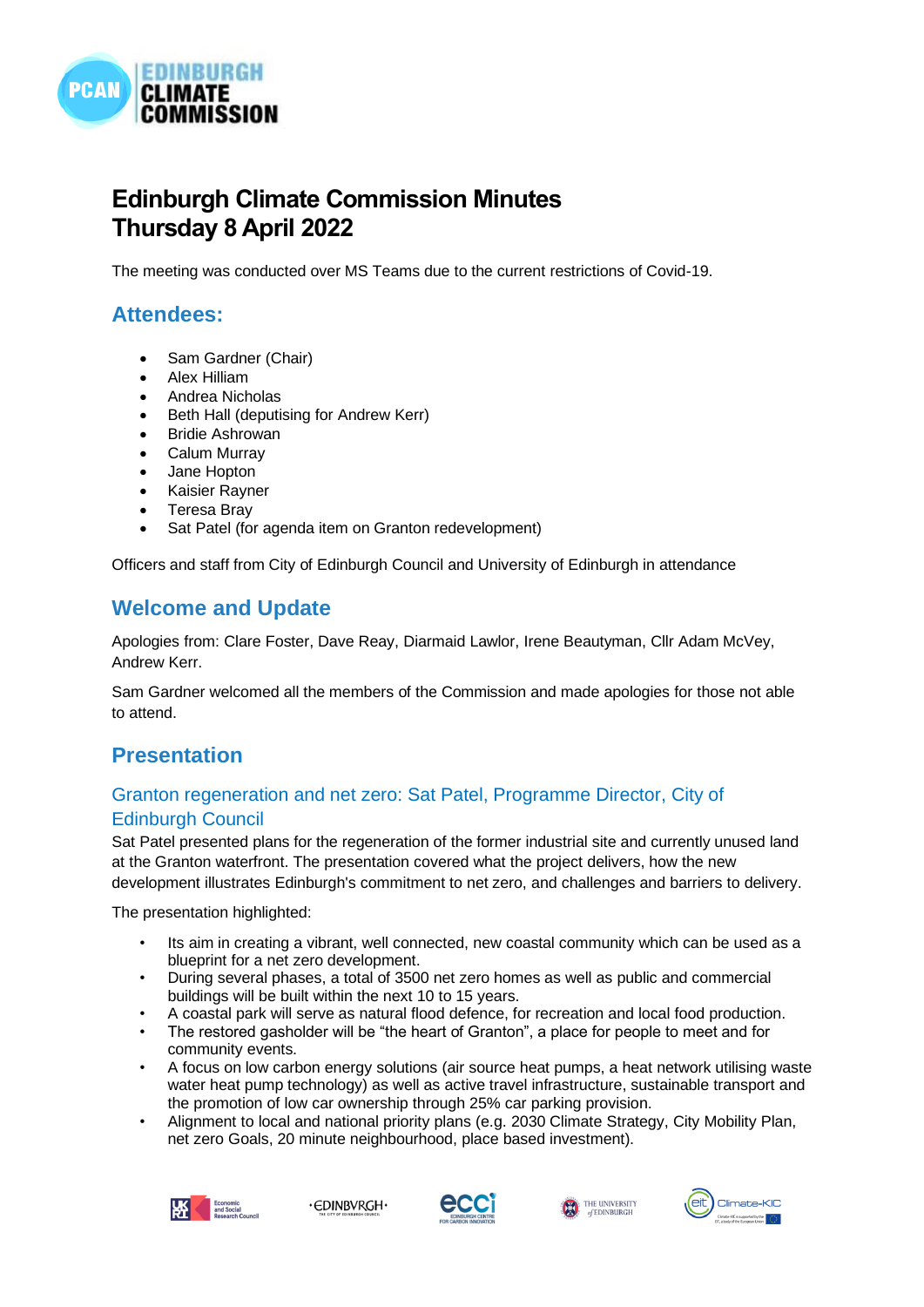

• Challenges exist around funding, sourcing contractors/private sector partners with the right skillset and knowledge of new technologies.

### **2022 Climate Commission workplan - key progress updates 2021/22**

Relevant commissioners provided updates on work streams.

#### Election related work – Sam Gardner

All parties were contacted and asked for a statement to renew and make visible their support for the city's climate commitments as part of their election campaigning. The responses will be shared on the Climate Commission website.

#### Scottish Government support for local government action – Sam Gardner

To highlight the challenges facing local government in moving at pace to meet their net zero targets. Discussions underway on funding PCAN and Scottish Cities Alliance with research starting as soon as possible.

#### Delivery of Build Back Faster report - Kaisie Rayner

Kaisie reflected on the progress made since the report was published at the start of the pandemic. The report was adopted by the City of Edinburgh Council but the challenge is to follow up on the actions taken and ensure commitments are kept. Discussion was on future engagement with stakeholders to identify challenges and ensuring a legacy of the work.

#### Finance – Kaisie Rayner

Scottish Government have set up a Financial Services Growth and Development Board (FISGAD) to drive action green and sustainable finance. Next steps will be to move from theory into action and identify potential case study investments and to use the commissions convening powers to engage with investors, companies, and financial institutions.

### Skills for Net Zero: Helping Edinburgh to develop the skills to deliver a climate neutral city by 2030 – Diarmaid Lawlor (covered by Jamie Brogan)

The aim of this workstream is to align the cities' skills provision using the commission's convening role. Skills transition needs to happen quickly but requires a lengthy process and coordination across the sector. The next step will be a mapping exercise, which will be supported by two students based in the University of Edinburgh from April 2022 onwards.

#### Construction focus – Calum Murray

Calum gave an overview of the main challenge within the construction sector. The commissions' role should focus on consensus building among businesses and industry and policy recommendation to support, incentivise and regulate. The next steps will be to refine the focus of the work stream and to identify outputs, resourcing and timeframes.

#### Climate Compact – Alex Hilliam/Clare Foster

Alex gave an update on the Climate Compact which has now a total of 23 members, with all organisations actively contributing. Quarterly meetings are held for members to showcase their work and stimulate discussions. There are several working groups on shared challenges, e.g. 20 minute neighbourhoods.

Compact members complete a questionnaire about their emissions and strategy at joining, with an annual follow-up. Currently this data is being analysed and will be presented in a progress report. A



· EDINBVRGH·